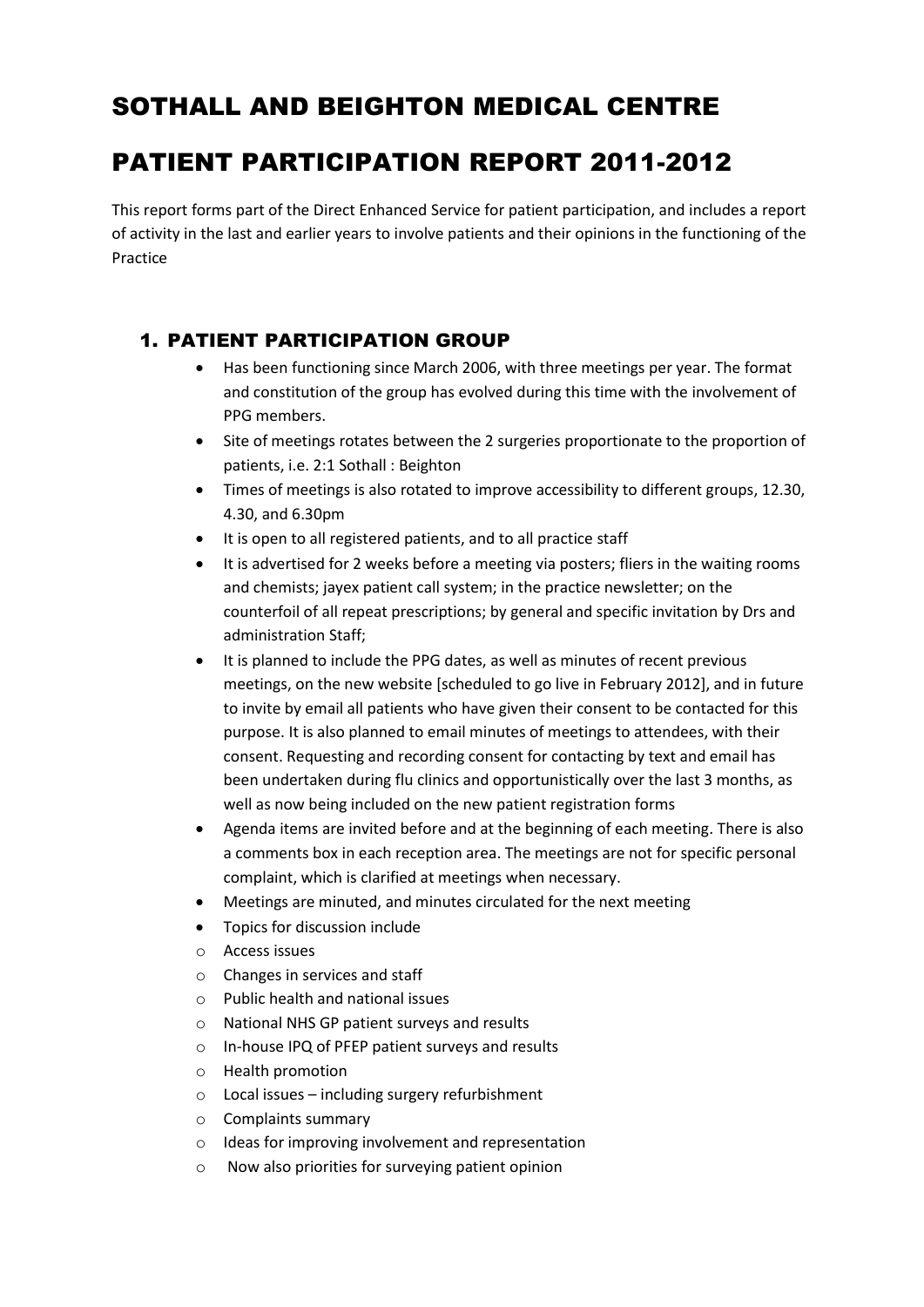Action points are allocated, and suggestions for further consideration by the practice are fed into the Practice plenary or business meeting. The outcome is fed back as matter arising at the next PPG

### Representation:

- o Attendance has ranged from 3-13 patients, and 2-5 GPs and staff members
- o Age range of patients attending: 44-89y

|            |     |           |                                                                                                                                                                                                                      |          |             | survey-                                                                | % |
|------------|-----|-----------|----------------------------------------------------------------------------------------------------------------------------------------------------------------------------------------------------------------------|----------|-------------|------------------------------------------------------------------------|---|
| <b>PPG</b> |     |           |                                                                                                                                                                                                                      |          |             |                                                                        | % |
|            |     |           |                                                                                                                                                                                                                      |          |             |                                                                        | % |
|            |     |           |                                                                                                                                                                                                                      |          |             |                                                                        | % |
|            |     |           |                                                                                                                                                                                                                      |          |             |                                                                        | % |
|            |     |           |                                                                                                                                                                                                                      |          |             |                                                                        | % |
|            |     |           |                                                                                                                                                                                                                      |          | %           |                                                                        | % |
|            | 80+ |           |                                                                                                                                                                                                                      |          | %           |                                                                        | % |
|            |     |           |                                                                                                                                                                                                                      |          |             |                                                                        |   |
| <b>PPG</b> |     |           |                                                                                                                                                                                                                      |          | $-95%$      |                                                                        |   |
|            |     | $-100\%;$ | Age groups of typical meeting: 0-19y -0<br>$20-29y - 0$<br>$30-39y - 0$<br>$40-49y - 1$<br>$50-59y - 2$<br>$60-69y - 3$<br>$70-79y - 4$<br>- 3<br>Ethnicity [of declared ethnicity] white British/UK<br>Survey -94%; | Practice | - 6<br>$-3$ | practice - 25 %<br>$-12$ %<br>$-13$ %<br>$-17$ %<br>$-13$ %<br>$-10\%$ | - |

Sex m/f PPG - 61%m / 39%f; survey- 33%m / 67%f; practice- 49%m /51%f

i.e. younger groups, female patients, and ethnic minorities are under represented

**Efforts to increase representation** have included: word of mouth invitations; fliers in baby clinic; messages of invitation on all repeat prescriptions; fliers to the elderly lunch club; invitation to submit agenda items via the practice manager even if unable to attend.

It is planned to develop email involvement, and eventually an on-going process of a virtual PPG in the next year, via the new website.

### 2. Agreed areas of priority with PPG

At the July 11 2012 meeting, the PPG discussed the priority areas for this year's patient survey in detail and decided them, based on previous discussions and current issues. The decisions were: access issues; awareness of services such as extended hours, practice nurse role and appointments; minor illness appointments; Dr Triage and call-back system.

A survey was then designed in the practice by the partners with responsibility for access and for the PPG, to meet these and other usual areas, using validated questions from the NAPP [National Association for Patient Participation] website, as well as some additional practice-specific questions. –*see survey appendix 1*

### 3. Survey and results

The survey was distributed randomly to patients visiting the surgery [not just those with appointments], during the last week in September, as well as 30 surveys being emailed to patients already ordering their repeat medications on-line. No emails responses were received and 52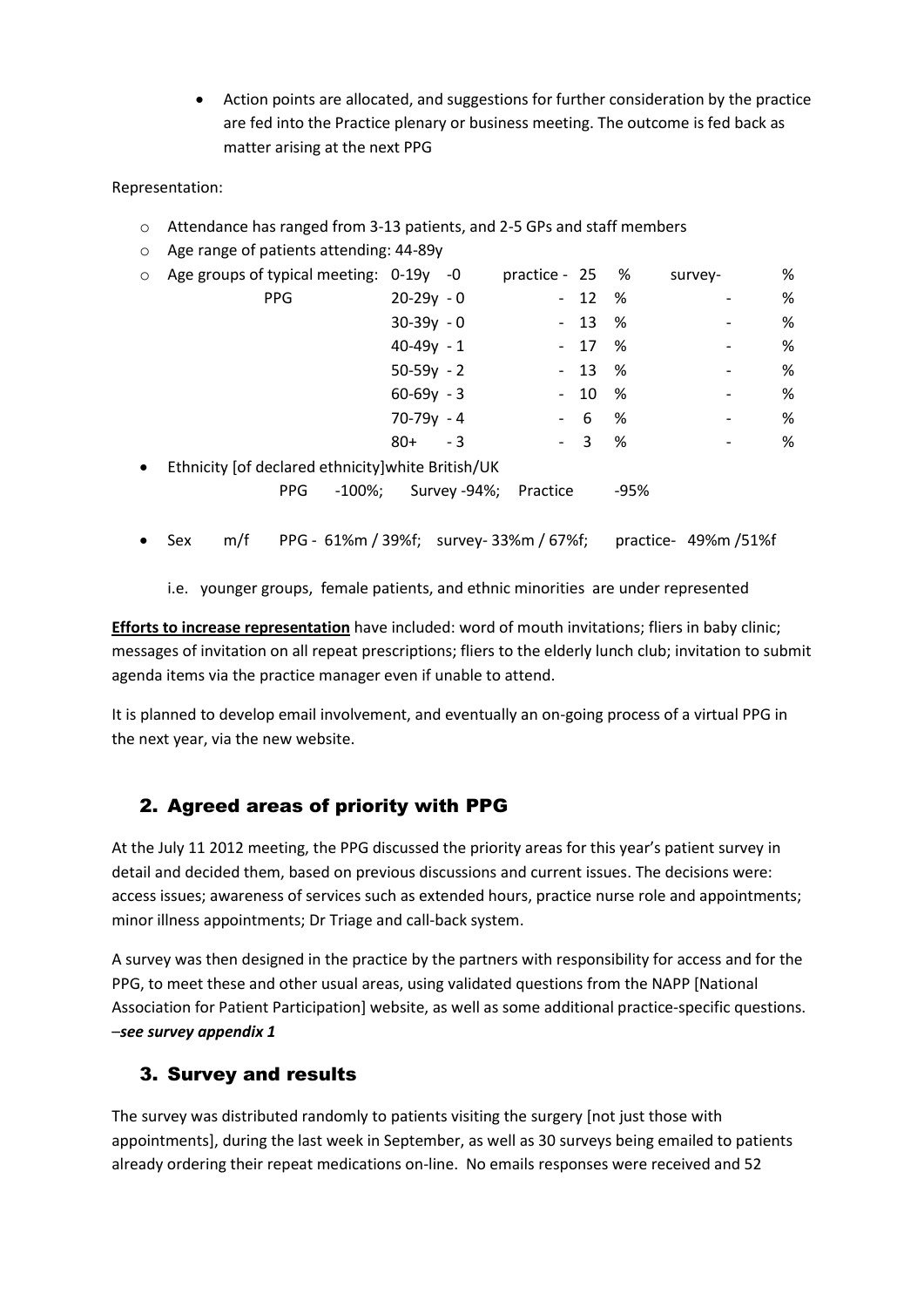completed surveys were analysed. The results were summarised, and included in the agenda for the next PPG in November 2011. –*see results appendix 2*

[This was a new trial of system, having previously done the commercial CFEP survey with larger numbers. However it was agreed on by the partners as the practice was also in the process of moving 2 surgeries onto 1 site at the time. The relatively small number was remarked on at the PPG meeting, and is to be addressed in the decision about next year's survey. However, it was noted that the national GP patient surveys – on which changes to services are base - are also on quite small samples].

## 4. Discussion of survey results and suggested actions

The survey results were discussed in detail at the next PPG 17.11.11. Actions were suggested for implementation, or further consideration at the Practice meetings. –*see PPG minutes appendix 3*

## 5. Agreed action Plan

This was developed in the PPG meeting 17.11.11. . –and *see PPG minutes appendix 3*

## **Action points:**

- $\cdot$  Reception privacy options to improve this
- Check-in screen : receptionists keeping an eye in case this was not working or causing difficulty
- Increased communication of opening and extended hours and triage system
- $\bullet$  Phone access call directing, or queuing
- Changing to 0114 number again
- Review of potential difficulties for those with disabilities

The action plan is to be included in the next Patient Newsletter, as well as taken to the Practice Meeting; included on the website Patient Participation section, and publicised in the Waiting Rooms.

### **Actions taken with respect to the action points:**

- 2 quotes for sound-proofing and improvement of reception privacy at Sothall have been obtained, both involving considerable alteration. In view of both surgeries being on one site, and as a new system with speakers and microphones was being installed at Beighton, the practice took the decision to defer making alterations until seeing how well the Beighton system works out , then considering if this would be suitable at Sothall MC.
- Check in screens receptionists were being more alert to if there were problems. A notice advising of the option to check in at reception is being placed by the check-in screens
- Publicising opening times and extended hours, and the "telephone triage" system, will be on posters in waiting rooms, in the new patient leaflet, the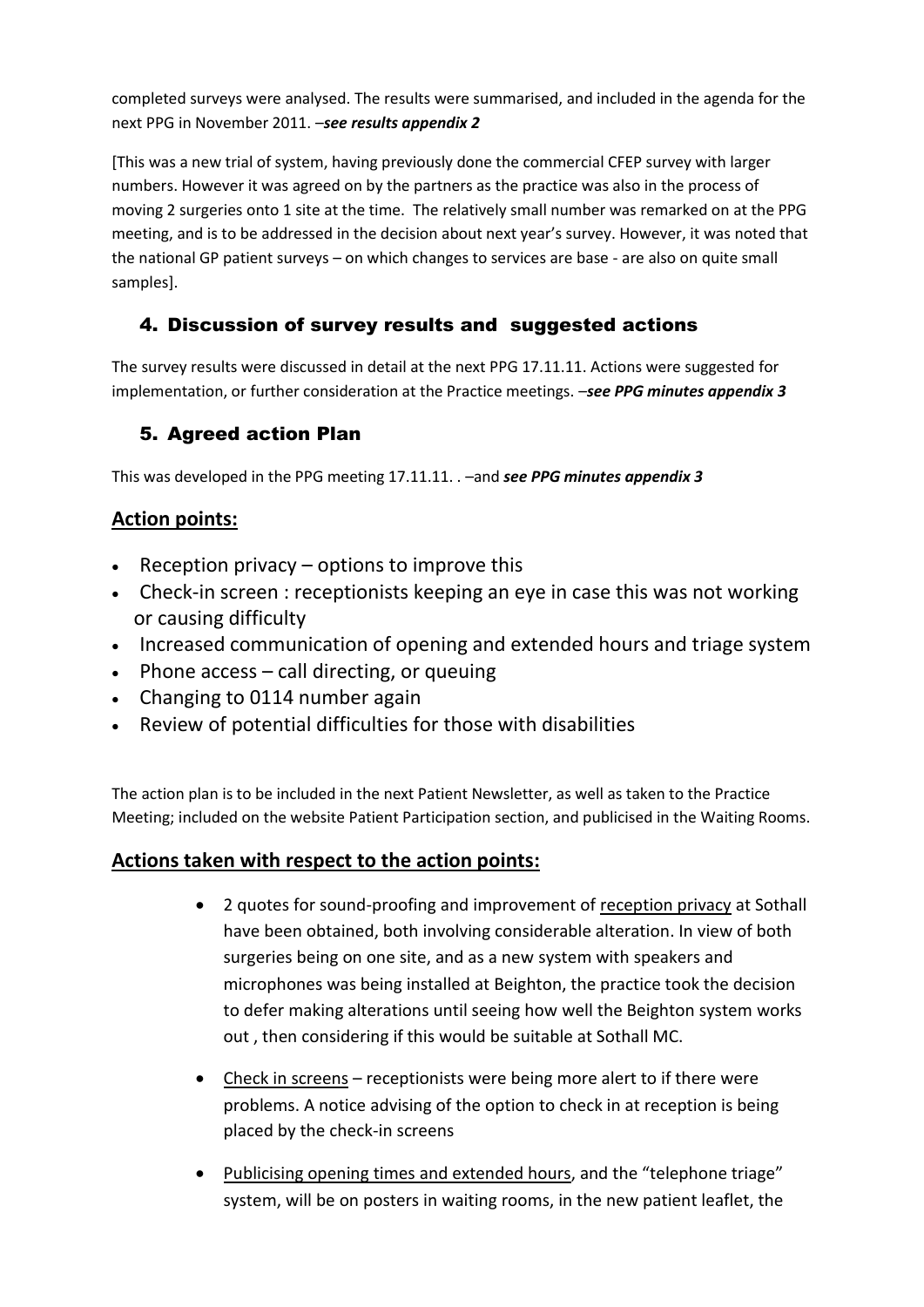next newsletter and on the website. There will be changes once Beighton Health Centre is re-opened.

- Phone access the practice has obtained an additional phone line. Also a new phone system has been installed at Sothall in January 2012 which will link with Beighton HC and enable receptionists at either end to answer calls. This should increase the rate of answering. Once bedded in, decisions will be taken as to whether call-queuing is the preferred option [feedback has been very mixed when this has been discussed in the past]. Changing back to a 0114 number will then be reconsidered, now that the forwarding requirements can be met with the new system.
- Disability issues a notice will be displayed in the waiting rooms and in the patient leaflet for new patients registering, inviting them to inform reception if they have any need for assistance when attending for appointments, or with any other relevant matters.

### 6. Publicising actions taken, and subsequent achievements

- Practice Website a new website is in development, to go live during February 2012. This has many features to improve sharing information on services, and useful links for patients, as well as an area for Patient Participation. Previous newsletters anonymised PPG minutes, links to Patient Opinion, and invitation for suggestions for the PPG are included.
- On the website there is also clear quick information about opening times, and extended hours surgeries. This is especially relevant, as, with Beighton Health Centre having been closed for refurbishment for 7 months, services have had to be altered temporarily, and will be changing back in approximately April 2012. This information will be instantly accessible, as well as – hopefully – information and pictures of the refurbished premises.

#### **Current opening times:**

**As of September2011 until April2012 - all services are being provided from Sothall Medical Centre** whilst Beighton Health Centre is being refurbished.

**Telephone access** is available by ringing the usual numbers: 08451 222973 or 08451 252282.

**The Practice is open** from 8.30am-6pm, Monday to Friday. The telephones are answered on behalf of the practice between 8-8.30am, 12.30-1.30pm, and 6-6.30pm.

**Out of surgery hours**, these numbers are directed to the Sheffield GP collaborative who provide outof- hours cover. Advice is available 24hours a day by calling NHS direct on 08454647.

The practice offers **extended hours** pre-bookable Doctor Appointments from 7.30-8.30am Monday – Friday and 6.00-7.45pm on Tuesdays. At these times the doors will not be open, but patients with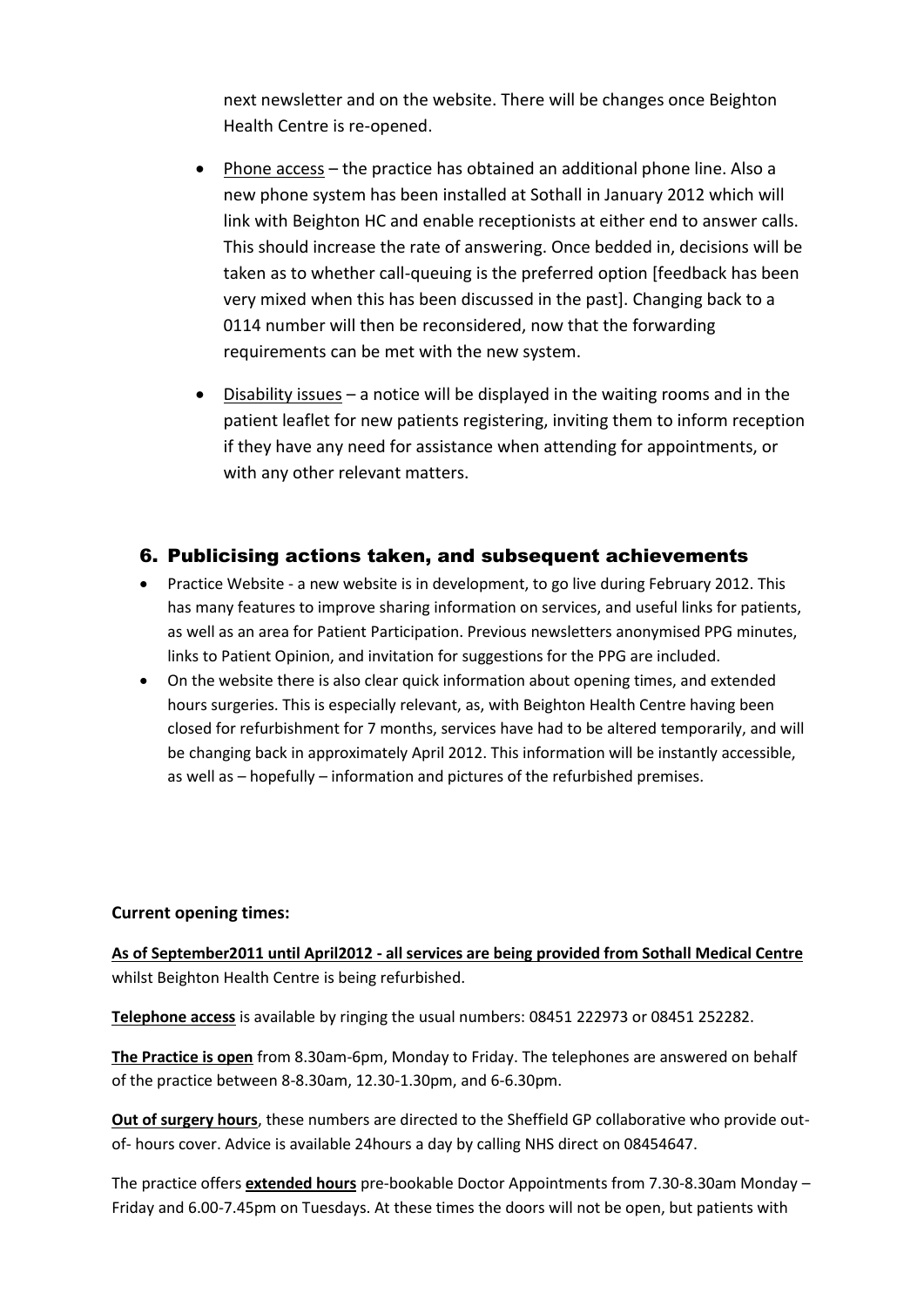appointments should ring the access bell**. Please note:** other patients will not be admitted at these times and during Baby clinic on Thursday 1-3pm.

## **PLEASE NOTE - THESE ARRANGEMENTS MAY BE SUBJECT TO SOME CHANGES WHEN BEIGHTON HEALTH CENTRE RE-OPENS IN APRIL 2012**

## **The Practice website is accessed [from end of February 2012] via:**

**[www.sothall-health.co.uk](http://www.sothall-health.co.uk/) or [www.beighton-health.co.uk](http://www.beighton-health.co.uk/)**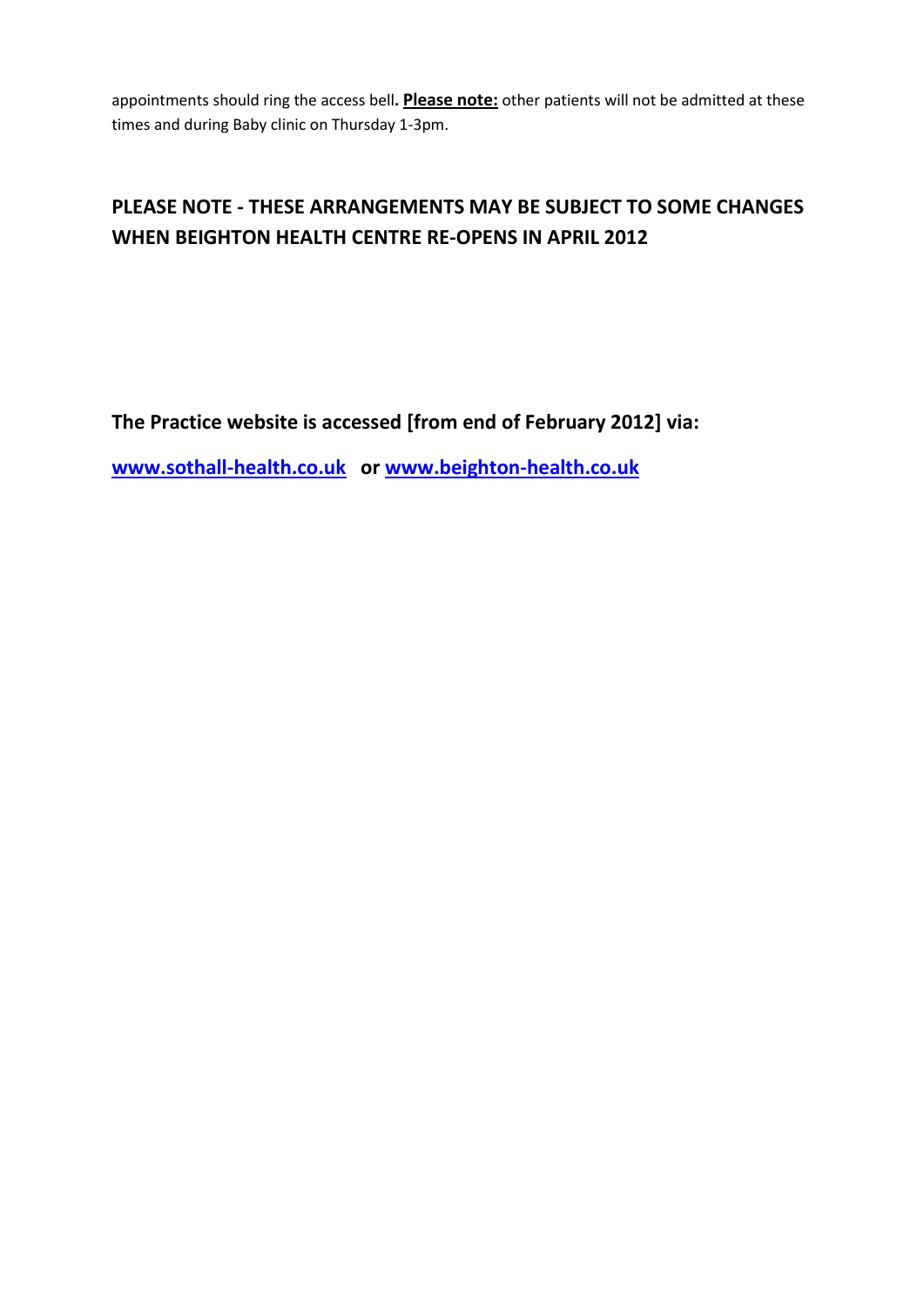## **Appendix 1**

## **Sothall and Beighton Patient Survey – 2011**

We would be very grateful if you would complete this questionnaire for us. Some of the questions relate to issues which have been raised in the Patient Participation Group, some relate to changes we have made to the service we offer over the past year. Your views are most welcome and the results of this survey will be discussed in future meetings of the Patient Participation Group and will be available on our new website soon after it is launched and in our quarterly newsletter.

Your views count and will be taken seriously. Thank you for taking the time to help us.

### **A. Appointments at your GP Surgery or Health Centre**

### **Q1. When did you last see a Doctor at the GP Surgery?**

| In the past 3 months                                        |  |
|-------------------------------------------------------------|--|
| Between 3 and 6 months ago                                  |  |
| More than 6 months ago                                      |  |
| I have never been seen at my present GP or Health<br>Centre |  |

# **Q2. How do you normally book your appointments to see a doctor or nurse at the Surgery?**

*Please tick all the circles that apply*

| In person |  |
|-----------|--|
|           |  |
| By phone  |  |
| Other     |  |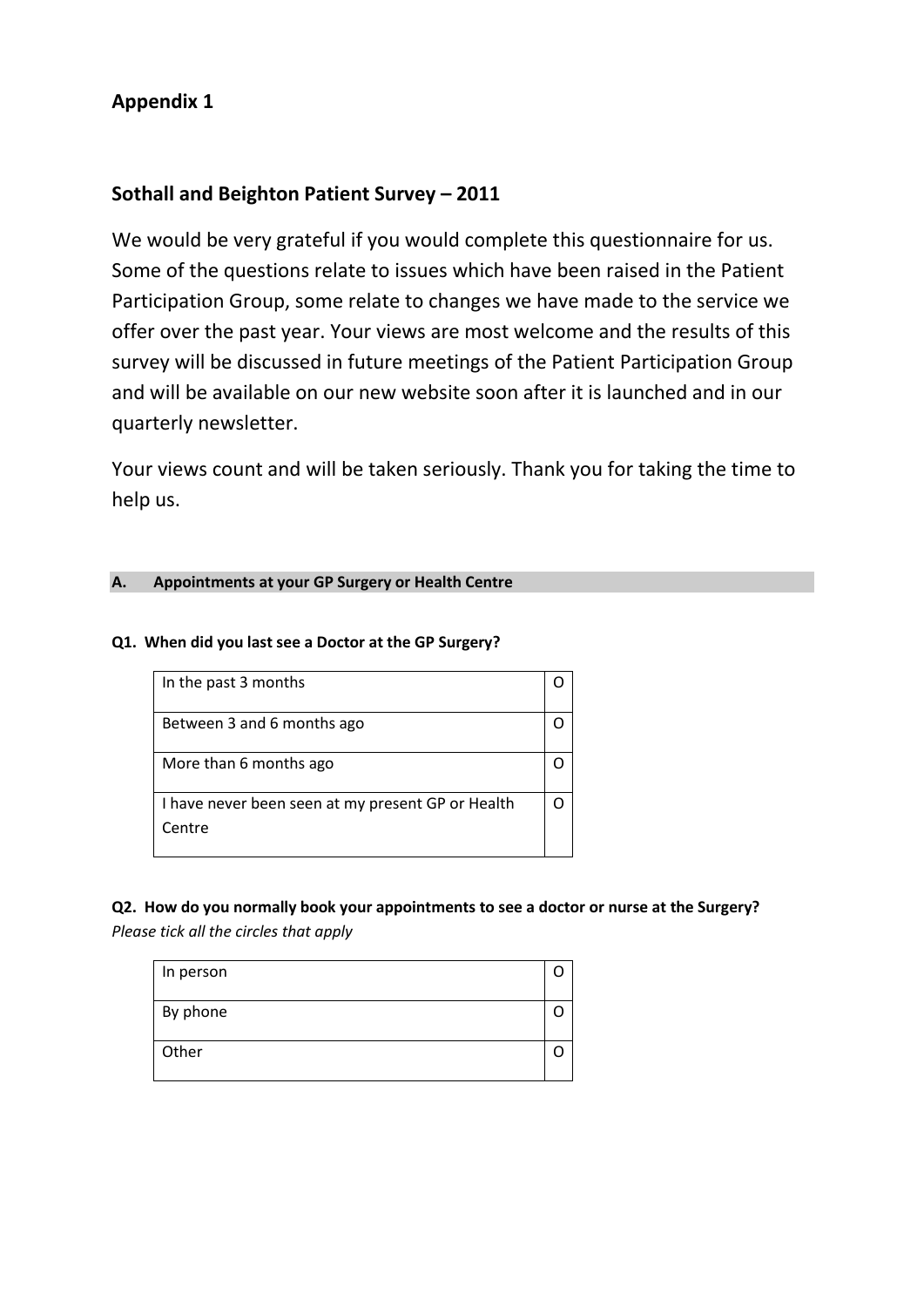### **Q3. Which of the following methods would you prefer to use to book an appointment at the**

**Surgery?** *Please tick all the circles that apply*

| In person     |  |
|---------------|--|
| By phone      |  |
| Online        |  |
| No preference |  |

#### **B. Getting through on the phone**

**Q4. In the past 6 months how easy have you found the following**? *Please put a tick in one circle for each row*

|                                   | Haven't<br>tried | Very<br>Easy | Fairly<br>easy | Not very<br>easy | Not at<br>all easy | Don't<br>know |
|-----------------------------------|------------------|--------------|----------------|------------------|--------------------|---------------|
| Getting through on the phone      | O                | O            | O              | O                | O                  | O             |
| Speaking to a Doctor on the phone | O                | O            | O              | O                | O                  | ∩             |
| Speaking to a Nurse on the phone  | O                | O            | O              | O                | O                  | ∩             |
| Obtaining test results by phone   | O                | O            | O              | O                | O                  |               |

#### **Q5. Have you used the Doctor telephone triage service? (If no, please move to Q.**

| Yes |  |
|-----|--|
| No  |  |

### **Q6. Were you satisfied with how soon the Doctor 'phoned you back after your message was taken?**

| Very                               |  |
|------------------------------------|--|
| Fairly                             |  |
| Neither satisfied nor dissatisfied |  |
| Quite dissatisfied                 |  |
| Very dissatisfied                  |  |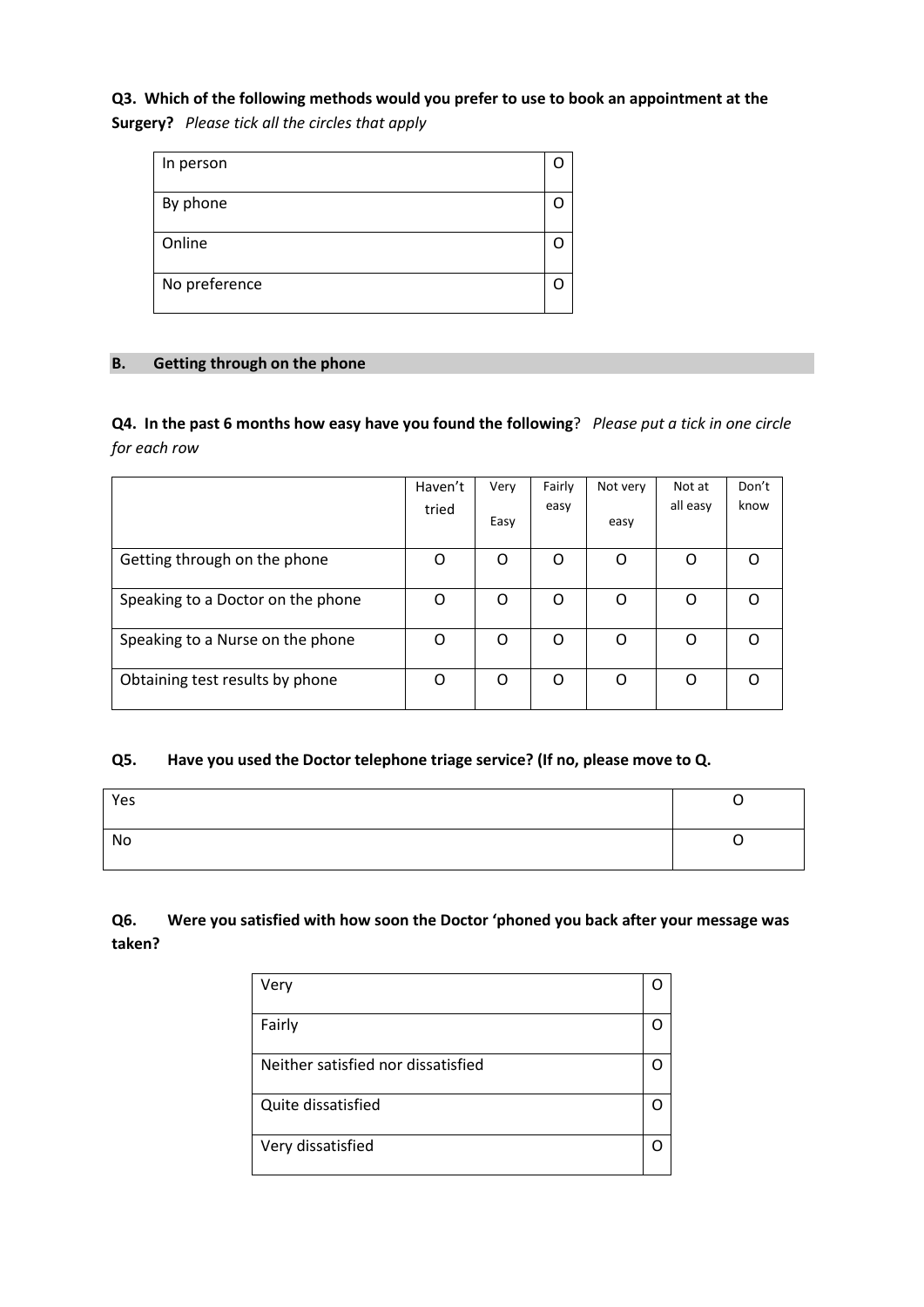### **Q7. Was the Doctor able to sort out your problem/ request over the 'phone?**

| Yes   |  |
|-------|--|
| No    |  |
| Other |  |

### **Q8. Which situations would you be happy to use the Doctor telephone triage service for?**

| New urgent problem                            |  |
|-----------------------------------------------|--|
| New routine problem                           |  |
|                                               |  |
| Follow up                                     |  |
|                                               |  |
| No face-to-face Doctor appointments available |  |
|                                               |  |
| Other                                         |  |
|                                               |  |
| Not happy to use the service                  |  |

#### **Q9. Do you have any suggestions to make the Doctor telephone triage service better?**

#### **C. Seeing a Doctor**

**Q10. In the past 6 months have you tried to see a Doctor fairly quickly**? *By fairly quickly we mean on the same day or in the next two weekdays that the GP or Health Centre was open.*

| Yes            |  |
|----------------|--|
| No             |  |
| Can't remember |  |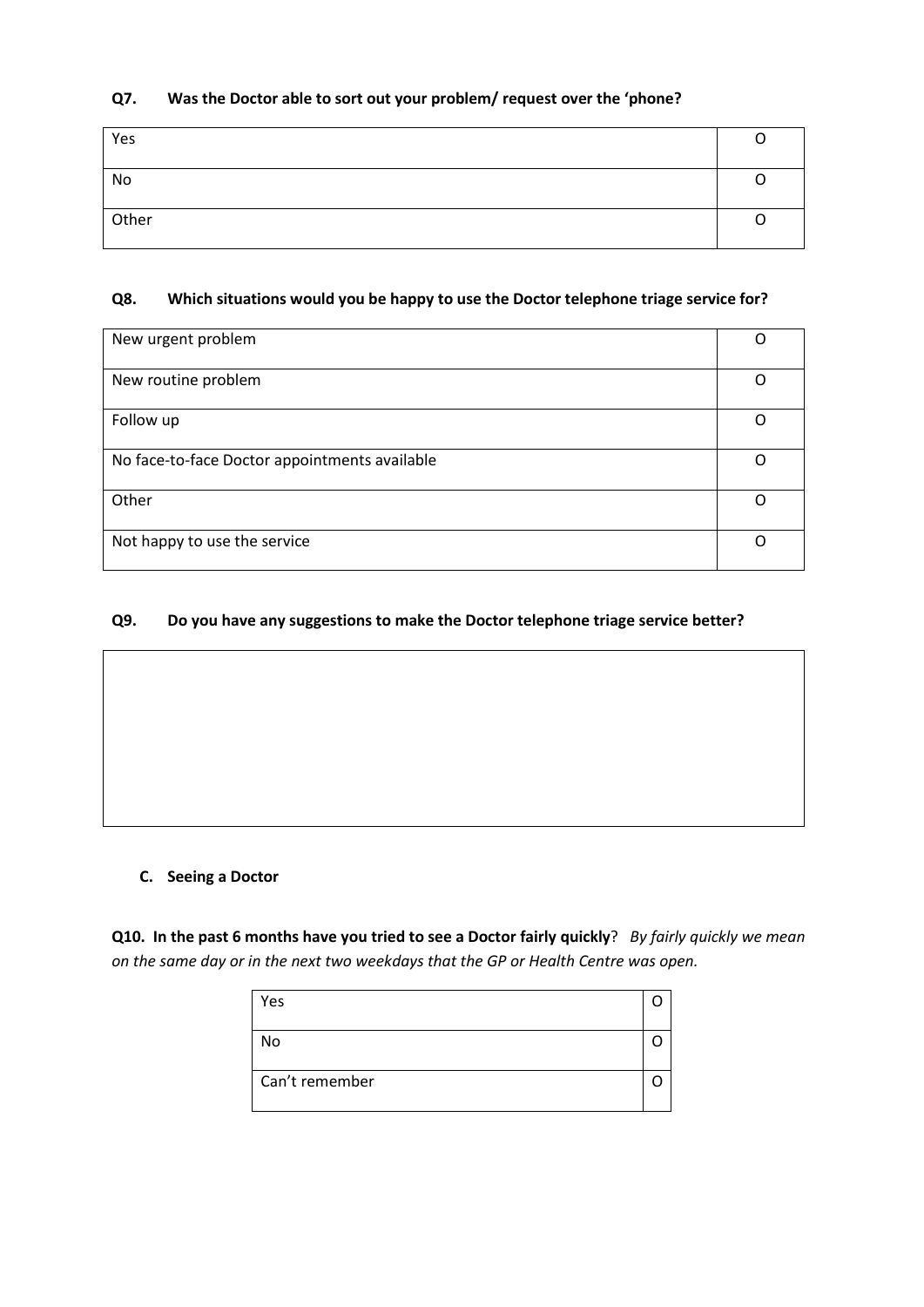**Q11. Think about the last time you tried to see a doctor fairly quickly. Were you able to see a doctor on the same day or in the next two weekdays that the GP or Health Centre was open***?*

| Yes            |  |
|----------------|--|
| No             |  |
| Can't remember |  |

**Q12. If you weren't able to be seen during the next 2 weekdays that the GP or Health Centre was open, why was that?** *Please tick all the circles that apply*

| There weren't any appointments                                  |  |
|-----------------------------------------------------------------|--|
| Times offered didn't suit                                       |  |
| Appointment was with a Dr who I didn't want to see              |  |
| A nurse was free but I wanted to see a Dr                       |  |
| Was offered an appointment at a difference branch of my surgery |  |
| Another reason                                                  |  |
| Can't remember                                                  |  |

**Q13. In the past 6 months, have you tried to book ahead for an appointment with a Dr?** *By* 

*'booking ahead' we mean booking an appointment more than two weekdays in advance.*

| Yes            |  |
|----------------|--|
| No             |  |
| Can't remember |  |

**Q14. Last time you tried, were you able to get an appointment with a Dr more than 2 weekdays in advance ?** 

| Yes            |  |
|----------------|--|
| No             |  |
| Can't remember |  |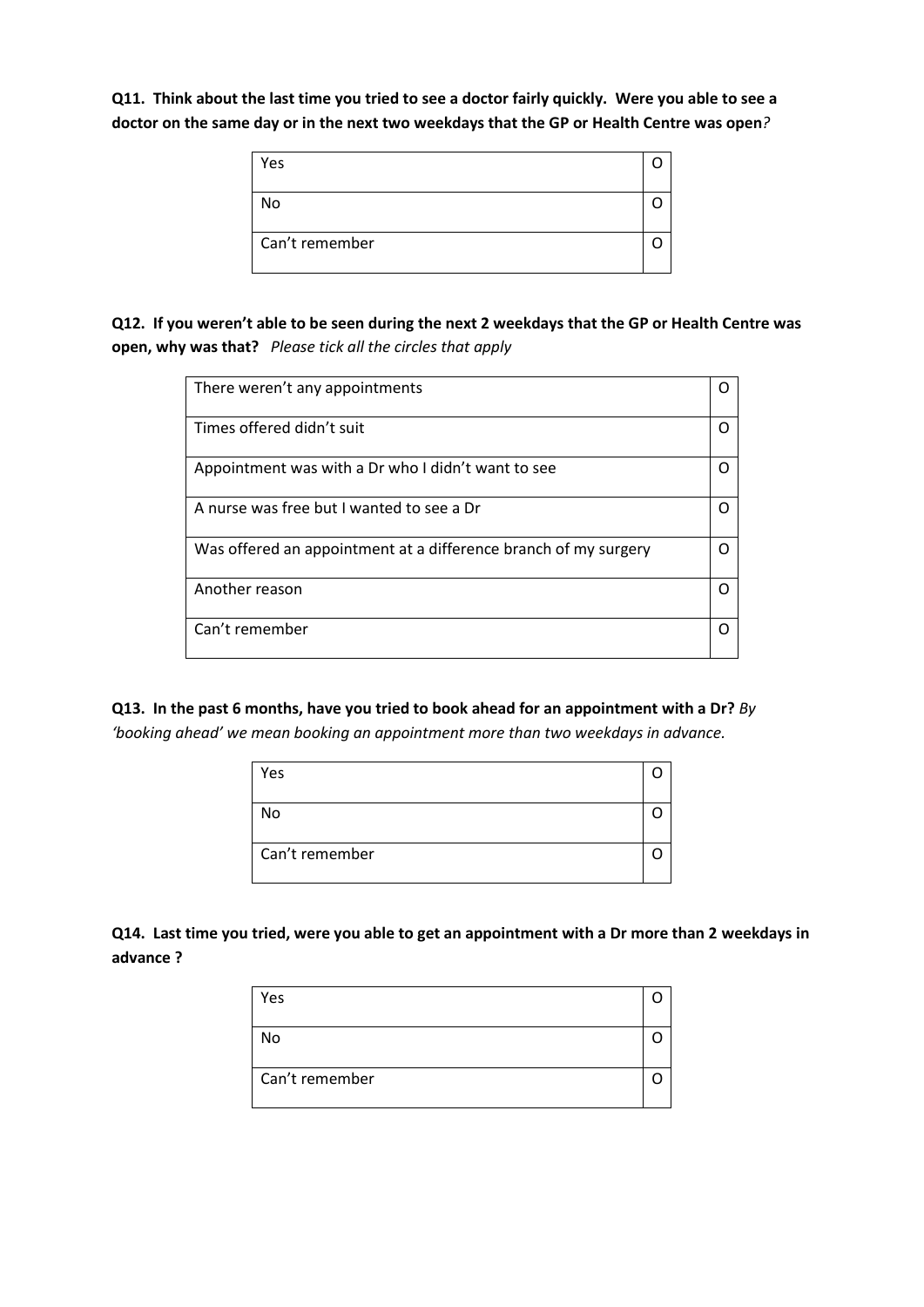#### **D. Arriving for your appointment/ Reception Staff**

#### **Q15. How easy do you find getting into the building at the surgery?**

| Very easy       |  |
|-----------------|--|
| Fairly easy     |  |
| Not very easy   |  |
| Not at all easy |  |

#### **Q16. How clean is the GP surgery?**

| Very clean       |  |
|------------------|--|
| Fairly clean     |  |
| Not very clean   |  |
| Not at all clean |  |
| Don't know       |  |

#### **Q17. In the Reception Area, can other patients overhear what you say to the Receptionist?**

| Yes, but don't mind               |  |
|-----------------------------------|--|
| Yes and am not happy about it     |  |
| No, other patients can't overhear |  |
| Don't know                        |  |

### **Q18. How helpful do you find the receptionists at the Surgery?**

| Very       | $\mathbf C$ |
|------------|-------------|
| Fairly     | $\mathbf C$ |
| Not very   | O           |
| Not at all | C           |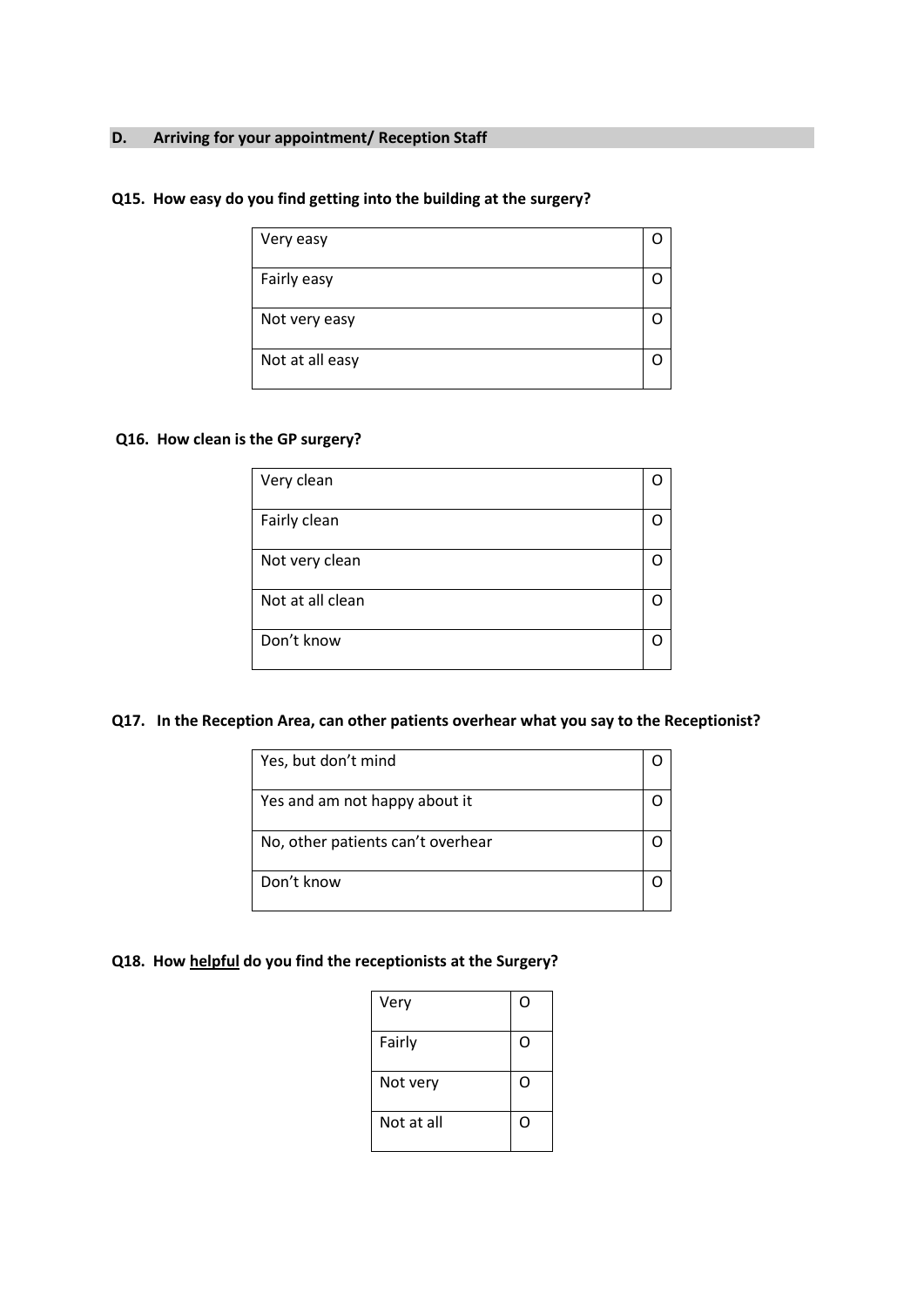### **Q19. In the last 12 months, have the receptionists ever made it difficult for you to see or talk to a GP?**

| Yes, once                           |  |
|-------------------------------------|--|
| Yes, more than once                 |  |
| No, not at all                      |  |
| Not had contact with a Receptionist |  |

#### **Q20. How long after your appointment time do you normally wait to be seen?**

| I am normally seen on time |  |
|----------------------------|--|
| Less than 5 minutes        |  |
| 5 to 15 minutes            |  |
| 15-30 minutes              |  |
| More than 30 minutes       |  |
| Can't remember             |  |

#### **Q21. How do you feel about how long you normally have to wait?**

| I don't normally have to wait long |  |
|------------------------------------|--|
| I have to wait a bit too long      |  |
| I have to wait far too long        |  |
| No opinion/doesn't apply           |  |

#### **E. Seeing the Doctor you prefer**

#### **Q22. Is there a particular Dr you prefer to see at the GP Surgery or Health Centre ?**

| Yes |  |
|-----|--|
| No  |  |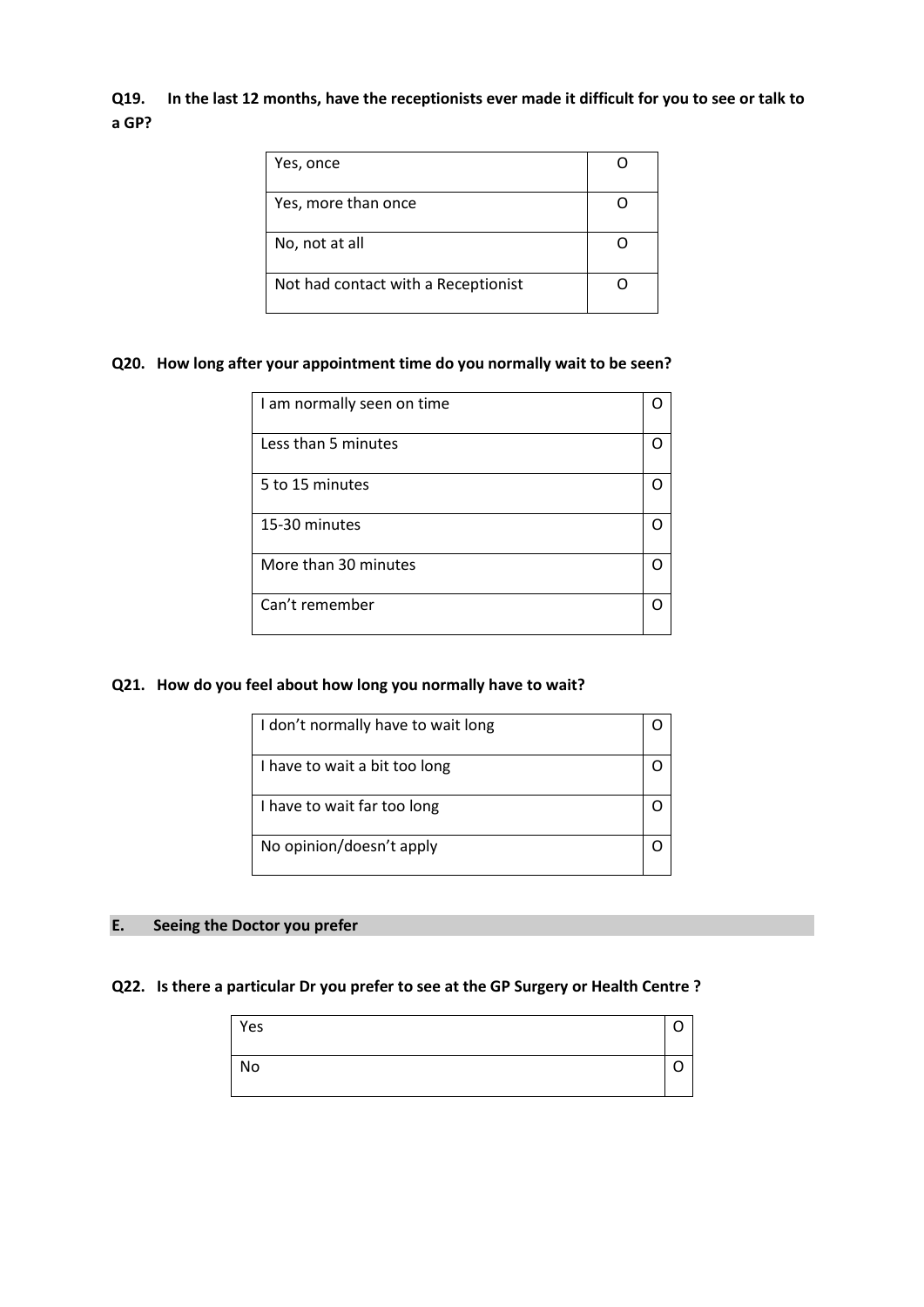#### **Q23. How often do you see the Dr you prefer ?**

| Always or most of the time                    |  |
|-----------------------------------------------|--|
| A lot of the time                             |  |
| Some of the time                              |  |
| Never or almost never                         |  |
| Not tried at this GP Surgery or Health Centre |  |

### **F. Opening Hours**

### **Q24. How satisfied are you with the opening hours at the surgery ?**

| Very                               |     |
|------------------------------------|-----|
| Fairly                             | 0   |
| Neither satisfied nor dissatisfied | ( ) |
| Quite dissatisfied                 |     |
| Very dissatisfied                  | ( ) |
| Don't know opening hours           | ( ) |

**Q25. As far as know is the surgery open …** *Please put a tick in each row*

|                | Yes | No | Sometimes | Don't |
|----------------|-----|----|-----------|-------|
|                |     |    |           | know  |
| Before 8am?    | ∩   | n  | റ         | ∩     |
| At lunchtime?  | n   | n  | ∩         | ∩     |
| After 6.30pm ? | ∩   | റ  | റ         | ∩     |
| On Saturdays ? | ∩   | O  | ∩         | ∩     |
| On Sundays ?   |     |    | ∩         |       |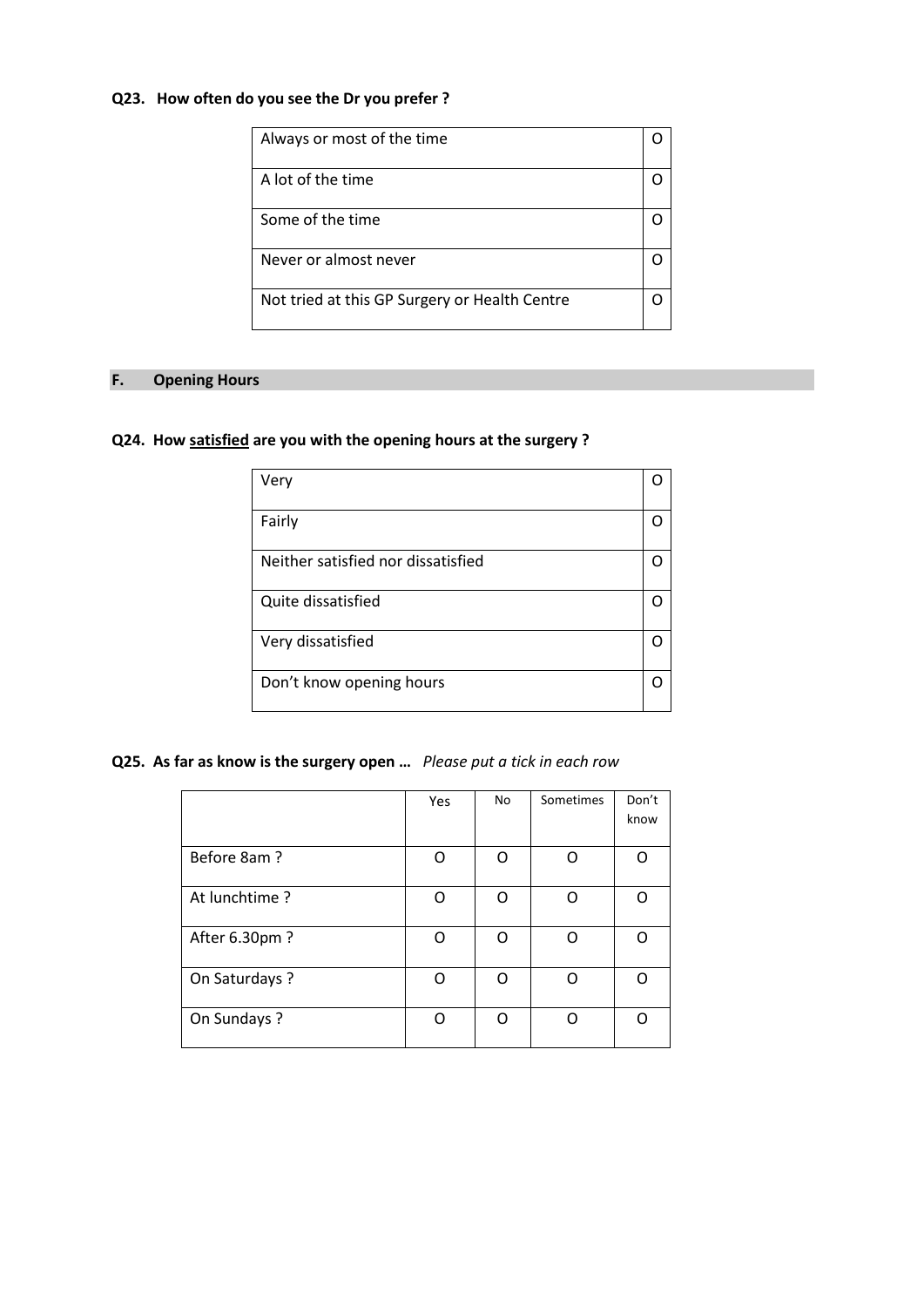### **Q26. The last time you saw a Dr at the surgery how good was the Dr at each of the following ?**  *Please put a tick in one box for each row*

|                                               | Very<br>good | Good     | <b>Neither</b><br>good nor<br>poor | Poor | Very<br>poor | Doesn't<br>apply |
|-----------------------------------------------|--------------|----------|------------------------------------|------|--------------|------------------|
| Giving you enough time                        | O            | O        | O                                  | O    | $\Omega$     | $\Omega$         |
| Asking about your symptoms                    | O            | O        | O                                  | O    | O            | O                |
| Listening                                     | O            | $\Omega$ | O                                  | O    | $\Omega$     | $\Omega$         |
| Explaining tests and treatments               | O            | O        | O                                  | O    | O            | $\Omega$         |
| Involving you in decisions about your<br>care | O            | $\Omega$ | O                                  | O    | $\Omega$     | $\Omega$         |
| Treating you with care and<br>concern         | O            | O        | O                                  | O    | O            | O                |
| Taking your problems seriously                | O            | O        | O                                  | O    | $\Omega$     | $\Omega$         |
|                                               | O            | O        | O                                  | O    | O            | O                |

#### **Q27. Did you have confidence and trust in the doctor you saw ?**

| Yes, definitely      |  |
|----------------------|--|
| Yes, to some extent  |  |
| No, not at all       |  |
| Don't know/can't say |  |

#### **Seeing a Practice Nurse at the GP Surgery or Health Centre**

### **Q28. How easy is it for you get an appointment with a Practice Nurse at the surgery ?**

| Haven't tried |  |
|---------------|--|
| Very          |  |
| Fairly        |  |
| Not very      |  |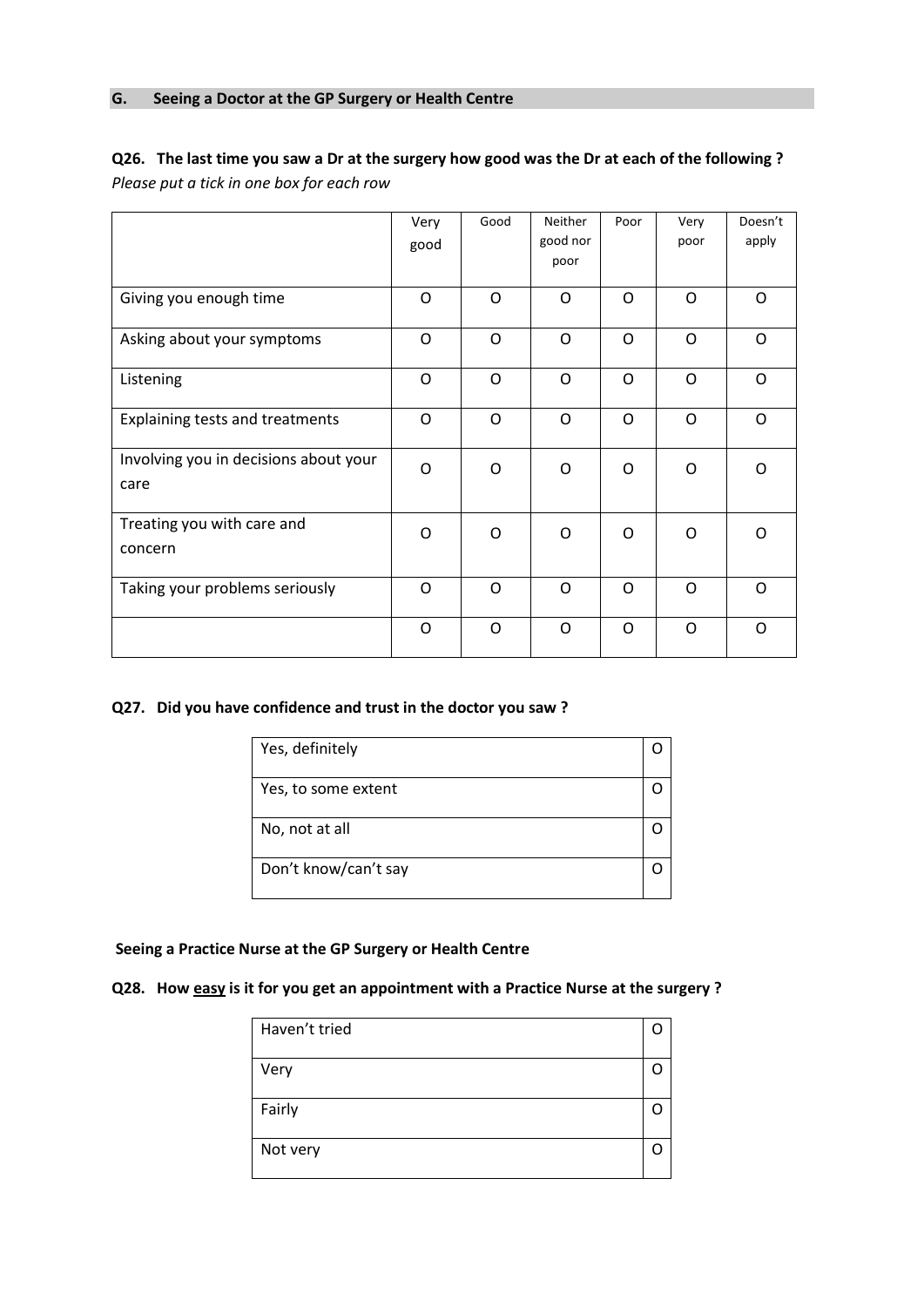| Not at all |  |
|------------|--|
| Don't know |  |

**Q29. Last time you saw a Practice Nurse at the Surgery, how good did you find the Practice Nurse at each of the following?** *Please put a tick in one box for each row*

|                                               | Very | Good     | Neither          | Poor | Very     | Doesn't |
|-----------------------------------------------|------|----------|------------------|------|----------|---------|
|                                               | good |          | good nor<br>poor |      | poor     | apply   |
|                                               |      |          |                  |      |          |         |
| Giving you enough time                        | O    | O        | O                | O    | $\Omega$ | O       |
| Asking about your symptoms                    | O    | $\Omega$ | $\Omega$         | O    | $\Omega$ | O       |
| Listening                                     | O    | $\Omega$ | $\Omega$         | O    | $\Omega$ | O       |
| Explaining tests and treatments               | O    | O        | O                | O    | $\Omega$ | O       |
| Involving you in decisions about your<br>care | O    | O        | O                | O    | $\Omega$ | O       |
|                                               |      |          |                  |      |          |         |
| Treating you with care and                    | O    | O        | O                | O    | $\Omega$ | O       |
| concern                                       |      |          |                  |      |          |         |
| Taking your problems seriously                | O    | O        | O                | O    | O        | O       |

#### **Q30. Are you aware that some nurse appointments are available for the following?**

|                               | Yes | No |
|-------------------------------|-----|----|
|                               |     |    |
| Minor illness                 | O   |    |
|                               |     |    |
| <b>Medication reviews</b>     | O   |    |
|                               |     |    |
| Managing long-term conditions | O   |    |
|                               |     |    |

**Q31. Do you know any of the minor illness conditions that the nurse might be able to deal with? Please list any that you are aware of below.**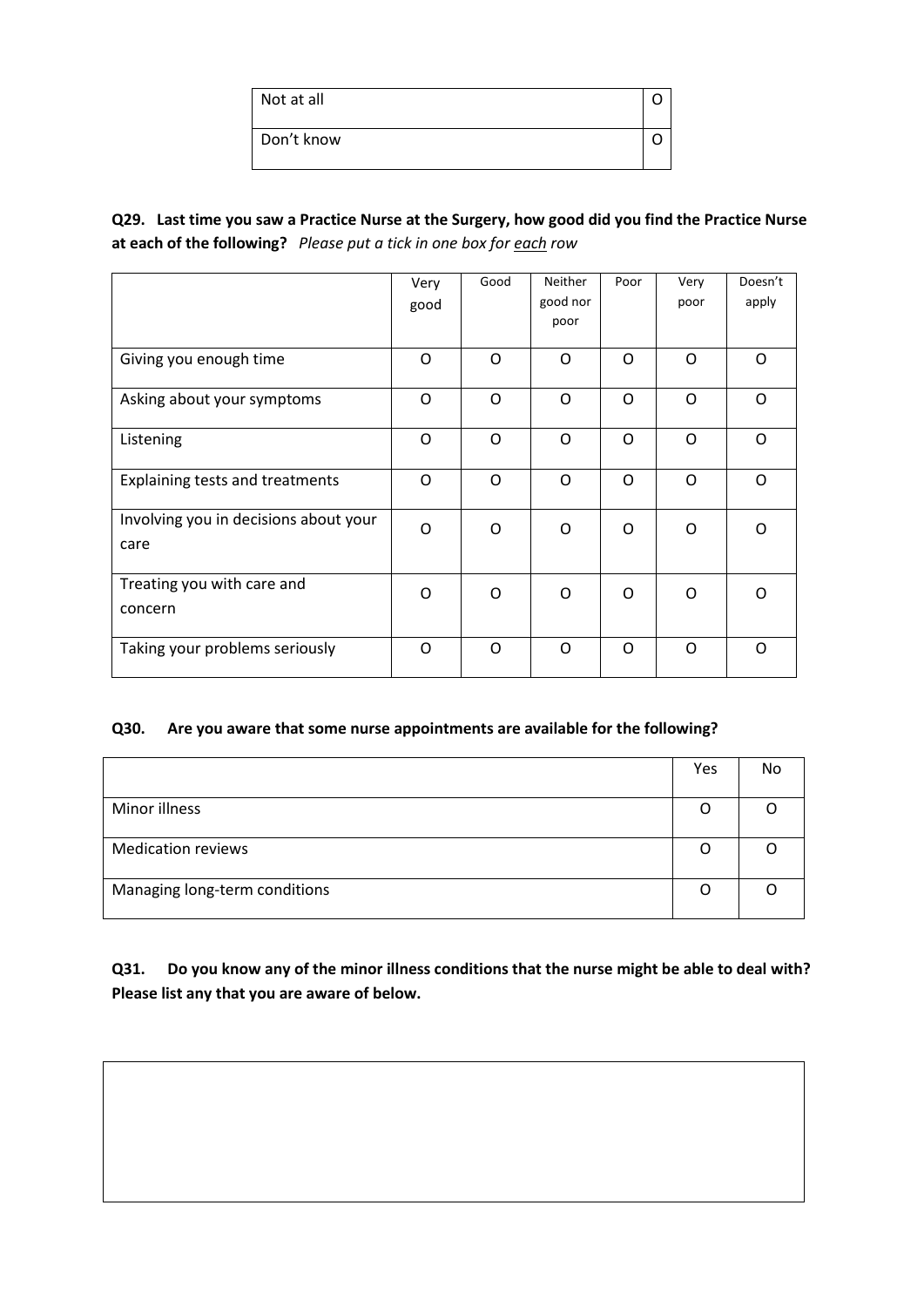#### **H. Your Overall Satisfaction**

#### **Q32. In general, how satisfied are you with the care you get at the Surgery ?**

| Very                               |  |
|------------------------------------|--|
| Fairly                             |  |
| Neither satisfied nor dissatisfied |  |
| Quite dissatisfied                 |  |
| Very dissatisfied                  |  |

#### **Q33. Would you recommend the Surgery to someone who has just moved to your local area.?**

| Yes            | ∩ |
|----------------|---|
| Might          | n |
| Not sure       |   |
| Probably not   |   |
| Definitely not |   |
| Don't know     | n |

#### **I. Some questions about you**

*The following questions will help us to see how experiences vary between different groups of the population. We will keep your answers completely confidential*

#### **Q34. Are you male or female ?**

| Male   | 0 |
|--------|---|
| Female | 0 |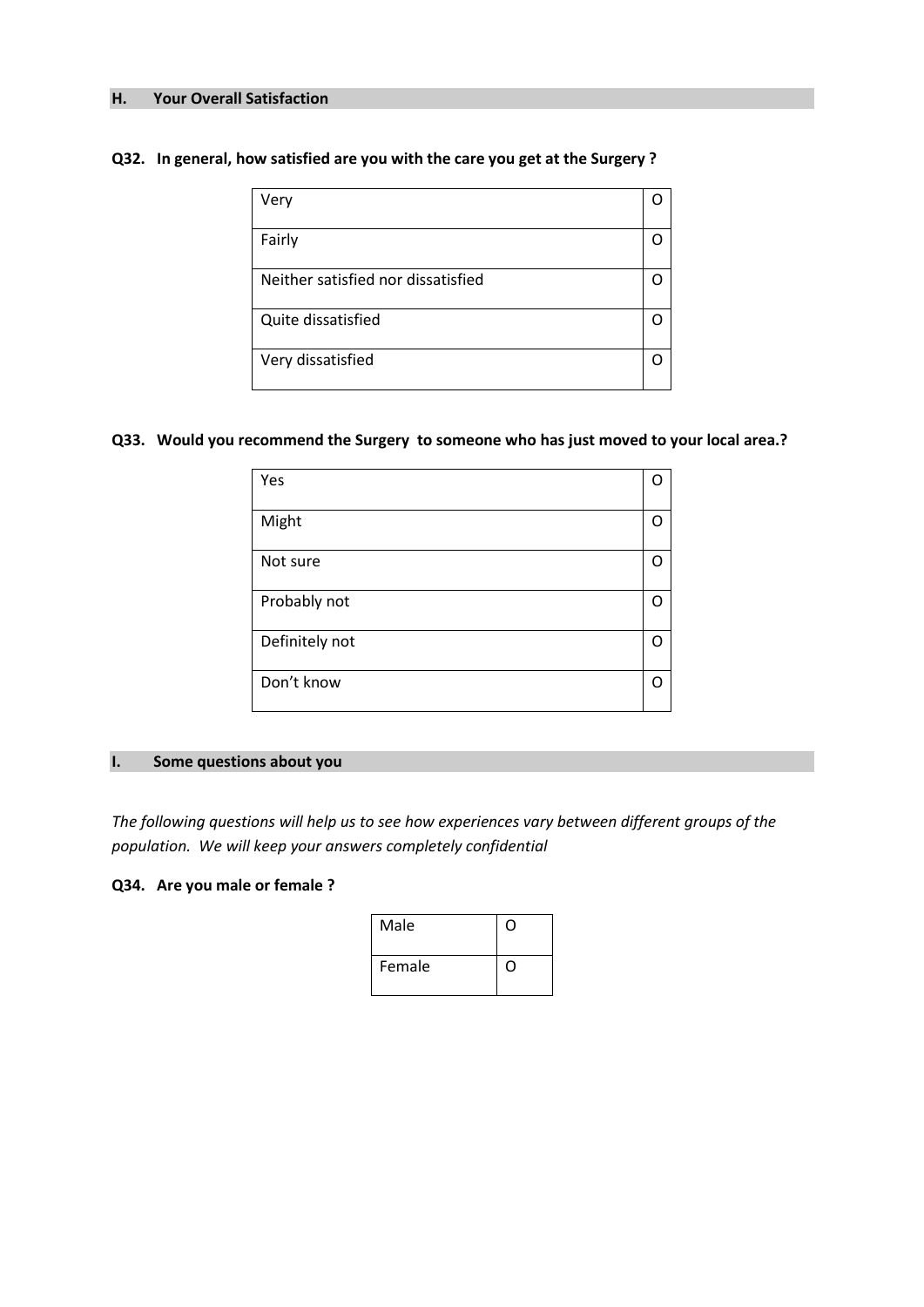#### **Q35. How old are you ?**

| Under 18  | റ | $55 - 64$   | Ω |
|-----------|---|-------------|---|
| $18 - 24$ | Ω | $65 - 74$   | O |
| $25 - 34$ | O | 75 - 84     | റ |
| $35 - 44$ | റ | 85 and over | Ω |
| $45 - 54$ | റ |             |   |

**Q36. Which of these best describes what you are doing at present ?** *If more than one of these applies to you, please tick the main one ONLY*

| Full-time paid work (30 hrs or more per week)     |   |
|---------------------------------------------------|---|
| Part-time paid work (under 30 hrs per week)       | Ω |
| Full-time education (school, college, university) | Ω |
| Unemployed                                        | Ω |
| Permanently sick or disabled                      | Ω |
| Fully retired from work                           | ∩ |
| Looking after the home                            | Ω |
| Doing something else                              | С |

**Q37. If you need to see a doctor at your GP surgery or health centre during your typical working hours, can you take time away from your work to do this ?**

| Yes | U) |
|-----|----|
| No  | 0  |

**Q38. Do you have carer responsibilities for anyone in your household with a long-standing health problem or disability?**

| yes |   |
|-----|---|
|     |   |
| No  | 0 |
|     |   |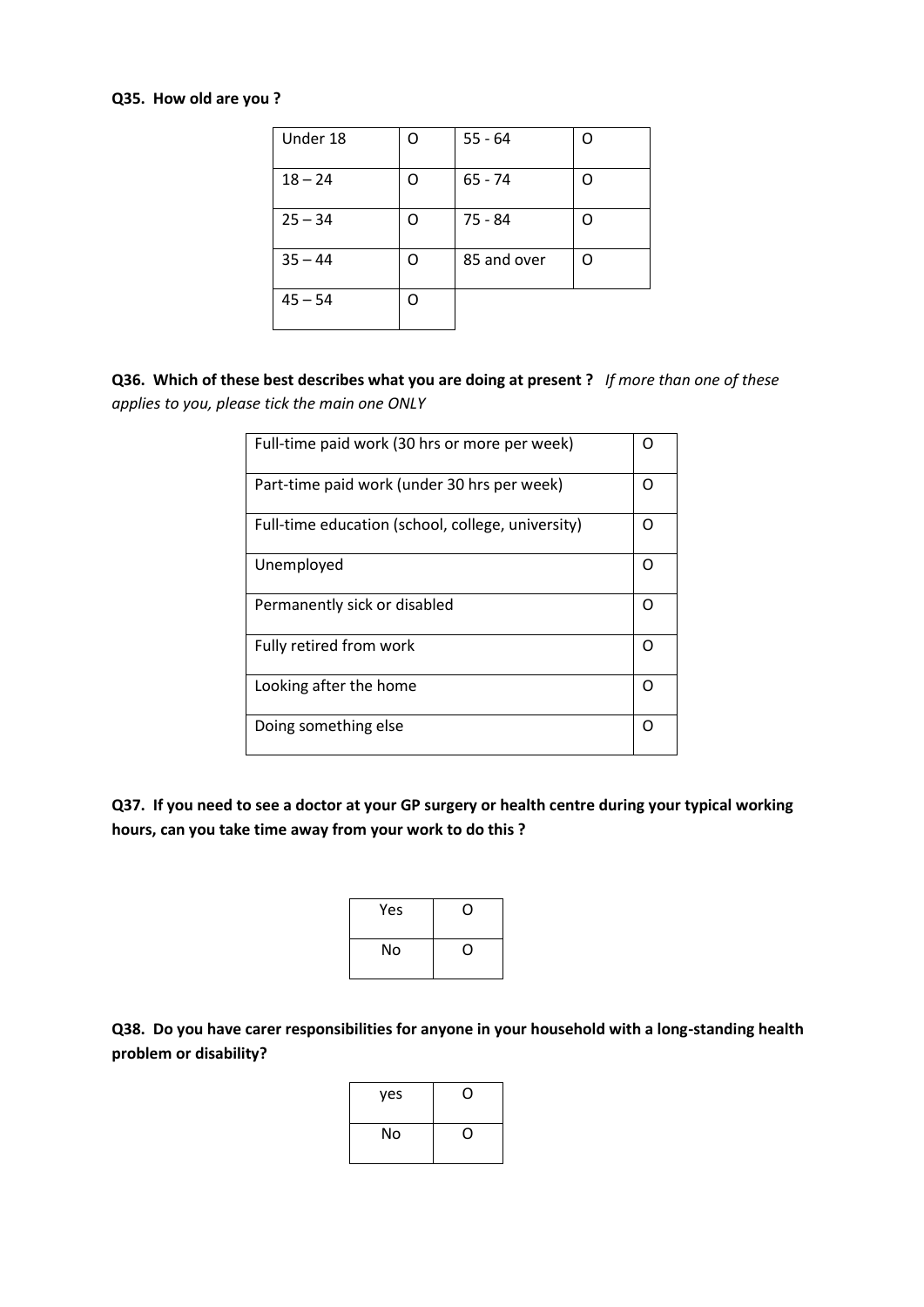**The following question will help us to see how experiences vary between different groups of the population. We will keep your answers completely confidential.**

**Q39. What is your ethnic group?** *(Chose one section from A to E below, then select the appropriate option to indicate your ethnic group)*

| А. | White                         |   |
|----|-------------------------------|---|
|    | <b>British</b>                | O |
|    | Irish                         | O |
|    | Any other white background    | O |
| В. | <b>Mixed</b>                  |   |
|    | White & Black Caribbean       | O |
|    | White & Black African         | O |
|    | White & Asian                 | O |
|    | Any other Mixed background    | Ω |
| C. | Asian or Asia British         |   |
|    | Indian                        | O |
|    | Pakistani                     | O |
|    | Bangladeshi                   | Ω |
|    | Any other Asian background    | O |
| D. | <b>Black or Black British</b> |   |
|    | Caribbean                     | O |
|    | African                       | Ω |
|    | Any other Black background    | O |
| F. | Chinese or other ethnic group |   |
|    | Chinese                       | Ω |
|    | Any other ethnic group        | O |
|    |                               |   |

**Thank you very much for your time.** 

# **Appendix 2**

**2011 Sothall Patient Survey Results**

**52 Surveys completed**

**Oct/ Nov 2011**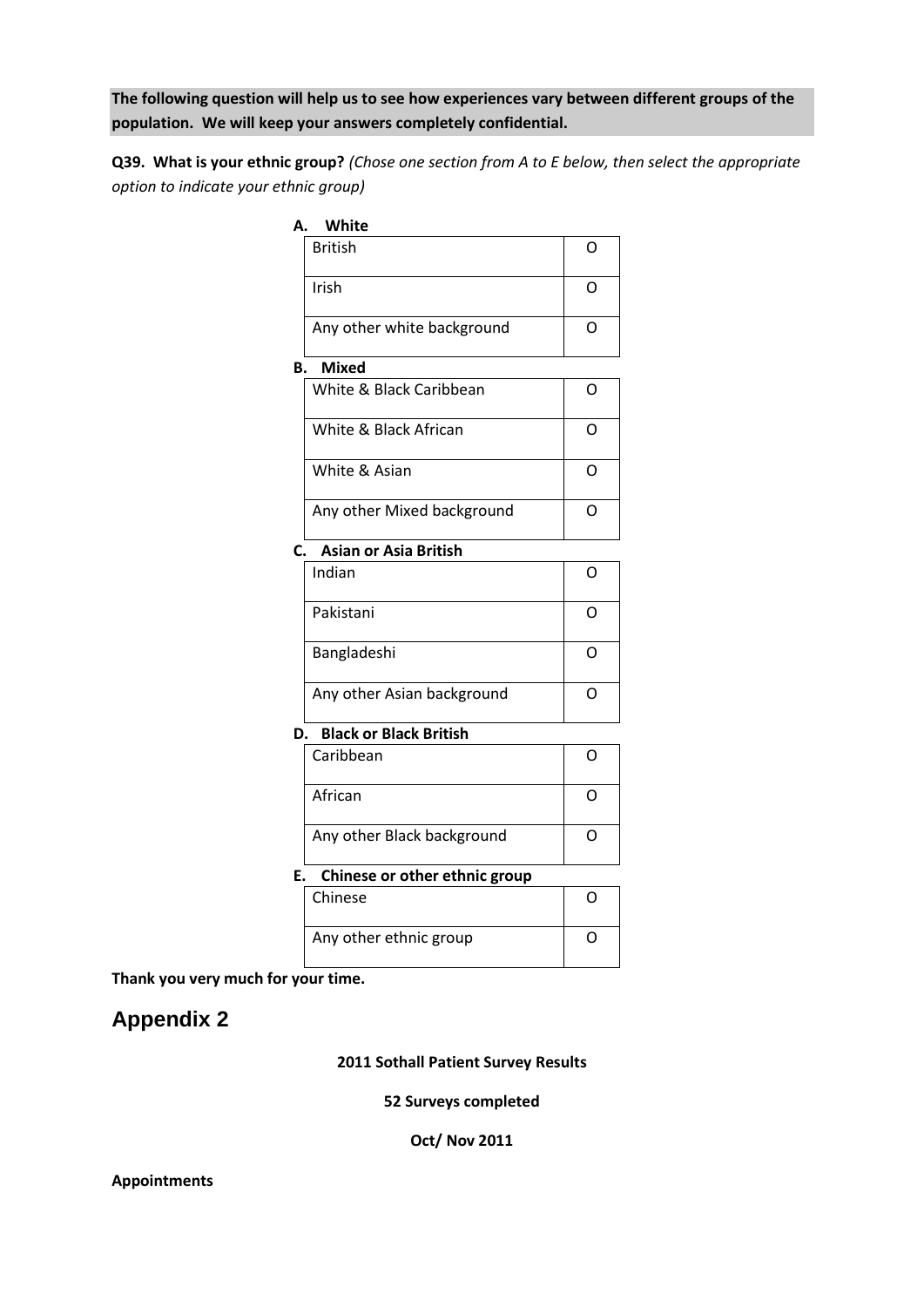- 69% had seen a Dr in past 3 months.
- 82% book appointments by phone.
- 61% would prefer to book appointments by phone, 29% would like to book appointments online.

#### **Getting through on the phone**

- Getting through on the phone- 29% find it fairly easy, 37% not very easy, 25% not at all easy.
- Speaking to Dr on phone- 25% haven't tried, 30% very easy, 25% fairly easy, 11% not very easy, 2% not at all easy
- Speaking to nurse on phone- 61% haven't tried
- Obtaining results by phone-33% haven't tried, 22% very easy, 27% fairly easy, 2 % not very easy, 0% not at all easy

#### **Triage service**

- 44% have used the Doctor Telephone triage service.
- 59% were very happy with how soon the Doctor phoned back after message was taken, 30% fairly happy.
- 54% thought the doctor was able to sort out the problem/ request over the phone, 32% thought the Dr couldn't sort it out.
- Most would be happy to use Triage service for new urgent problem, new routine problem and if no face to face appointments available. Half as many would be happy to use it for follow up and a small number (6%) would not be happy to use this service.

#### **Seeing a Dr**

- 62% had tried to see a Dr fairly quickly over the last 6 months.
- 47% felt they were able to see a Dr the same day or in the next 2 weekdays. 49% felt they weren't able to.
- Of those who weren't able to be seen, 73% thought this was because there weren't any appointments. 14% said the times didn't suit.
- 65% had tried to book ahead over past 6 months.
- 42% who tried to book ahead were able to get an appointment, 53% were not.

#### **Arriving for your appointment/ Reception Staff**

- 73% found it very easy to get into the building, 22% found it fairly easy.
- 68% found the surgery very clean, 32% fairly clean.
- 88% felt other patients could overhear what was said to the receptionist. Of these, 66% didn't mind, 34% were not happy about it.
- 43% find the receptionists very helpful, 45% fairly helpful.
- The majority of patients feel they normally have to wait 5-15 minutes to be seen (67%). 16% 15-30 minutes, 7% more than 30 minutes.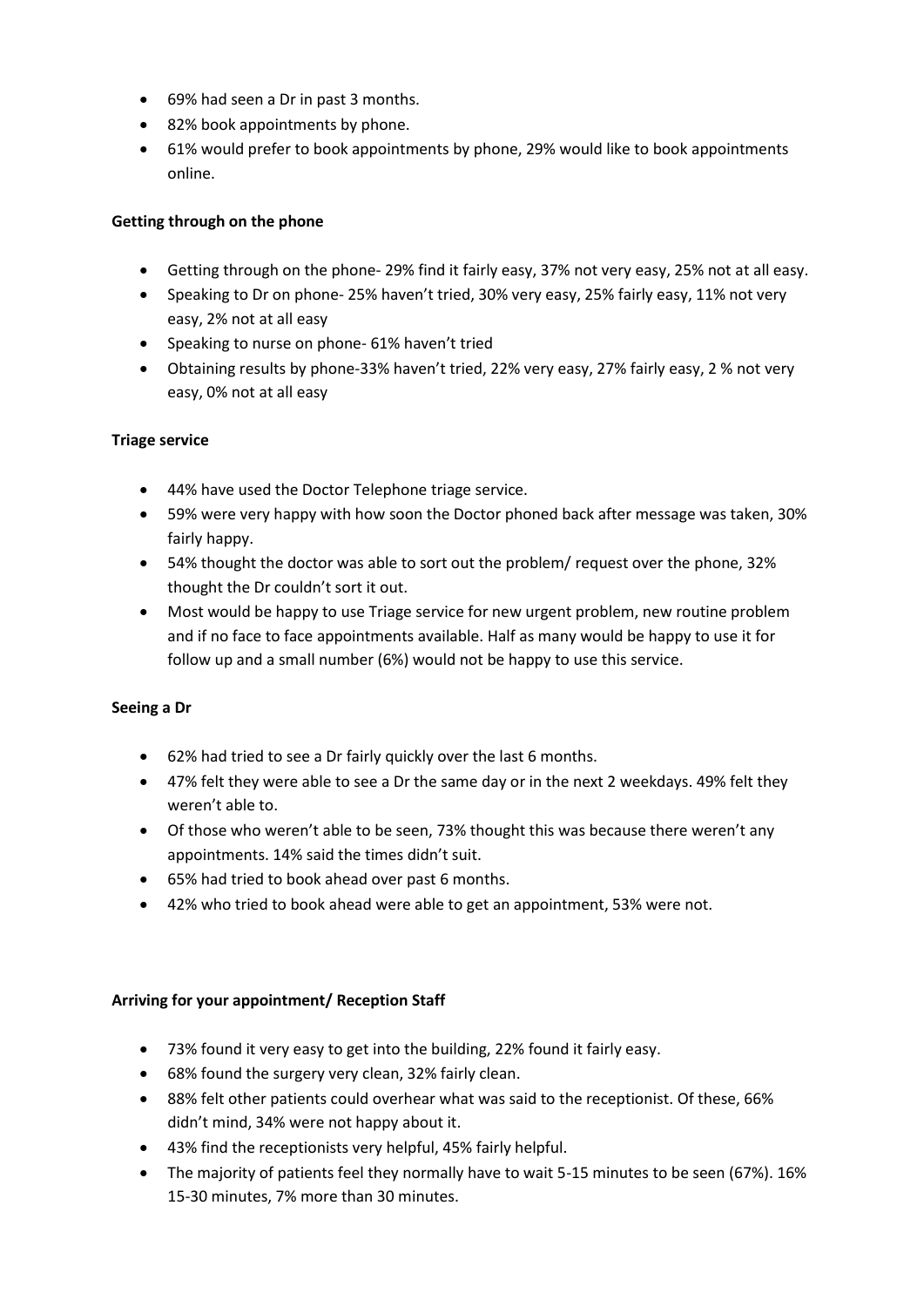56% feel they don't have to wait long, 31% feel they wait a bit too long.

#### **Seeing the Dr you prefer**

- 66% prefer to see a particular Dr
- 38% see the Dr they prefer always or most of time, 19% a lot of the time, 17% some of the time, 9% never or almost never.

#### **Opening Hours**

- 82% are very or fairly satisfied with opening hours.
- Re opening hours

Before 8am- 10%yes, 63% no, 8% sometimes, 19% don't know. At lunchtime-11% yes, 55% no, 2% sometimes, 32% don't know. After 6.30pm-27% yes, 30% no, 11% sometimes, 32% don't know. Saturdays-16% yes, 36% no, 7% sometimes, 41% don't know.

#### **Seeing a Dr**

How good is Dr at each of following?

Giving you enough time - 70% v.good, 19% good. Asking about symptoms - 66% v.good, 30% good. Listening- 65% v.good, 28% good. Explaining tests/ treatment - 50% v.good, 33% good. Involving you in decisions-45% v.good, 30% good Treating you with care and concern - 62% v.good, 23% good. Taking problems seriously - 65% v.good, 23% good.

Note no poor or very poor scores in all above Dr Issues apart for 1 very poor for taking problems seriously.

Confidence and trust in Dr you saw- 75% yes, definitely, 15% yes, to some extent.

#### **Seeing a Practice Nurse**

- Ease of getting appointment with practice nurse-18% not tried, 76% very or fairly easy.
- How good is practice nurse at each of following?

Giving enough time - 65% v.good, 24% good.

Asking about symptoms - 55% v.good, 23% good.

Listening - 63% v.good, 22% good.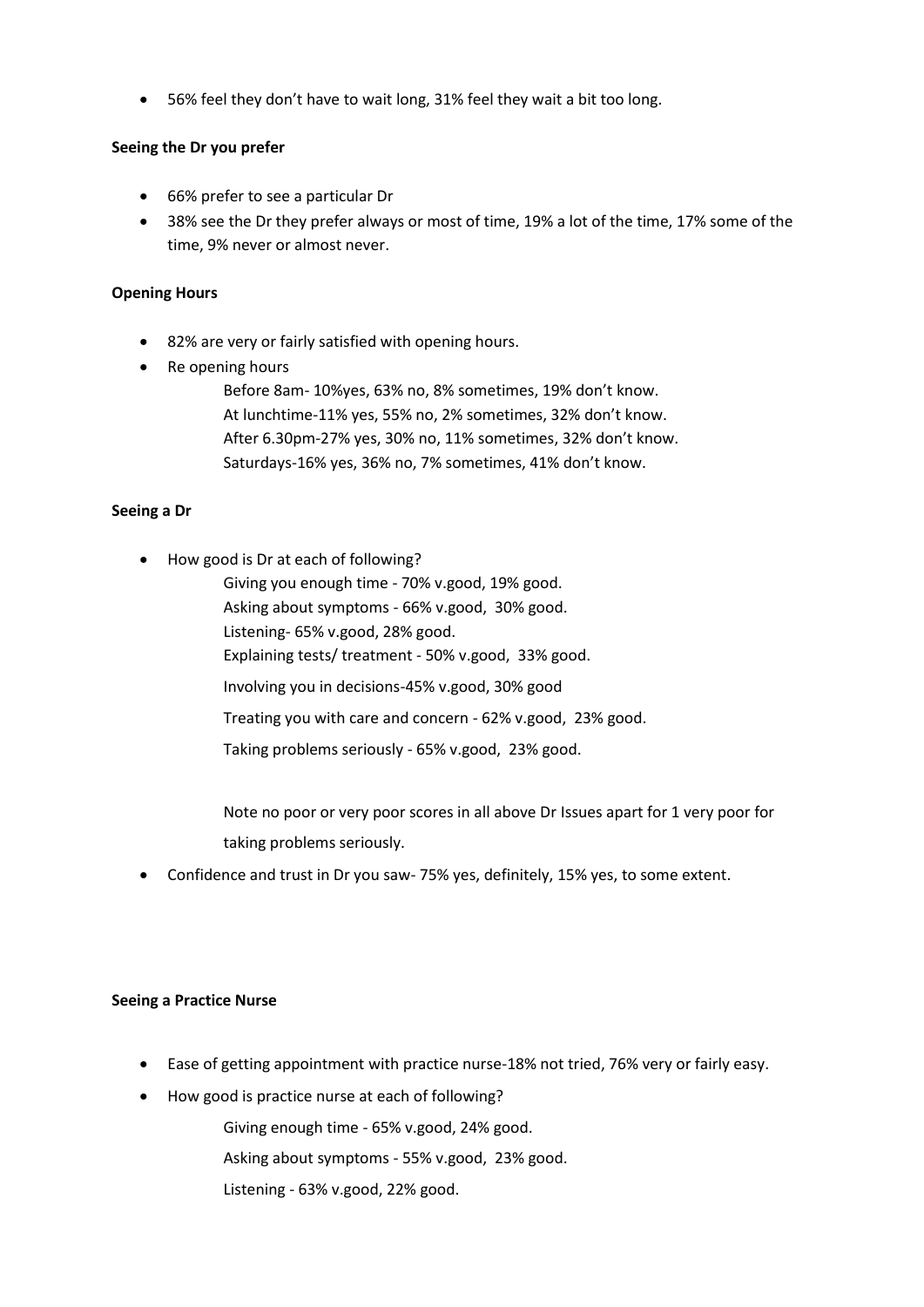Explaining tests and treatment - 60% v.good, 21% good. Involving you in decisions - 45% v.good, 19% good. Treating you with care and concern - 60% v.good, 23% good. Taking problem seriously - 55% v.good, 19% good.

No poor or very poor.

- Awareness of nurse appointments for following: Minor illness - 65% yes, 35% no. Medication reviews - 42% yes, 58% no.
	- Managing long-term conditions 43% yes, 57% no.

#### **Overall Satisfaction**

How satisfied are you with care in the surgery overall?

51% very, 37% fairly, 10% neither satisfied or dissatisfied.

 Would you recommend the surgery to someone who's just moved into area? 84% yes, 10% might.

#### **The patients who completed surveys**

- Respondents 67% female
- Of those who work, 56% could take time from work to see a doctor.
- 13% said they did have carer responsibilities, 68% said they didn't.
- 94% of respondents white British.

### **Appendix 3**

### **SOTHALL AND BEIGHTON MEDICAL CENTRE**

### **PATIENT PARTICIPATION GROUP**

Minutes of Meeting Thursday 17 November 2011, 6.30pm at Sothall Medical **Centre**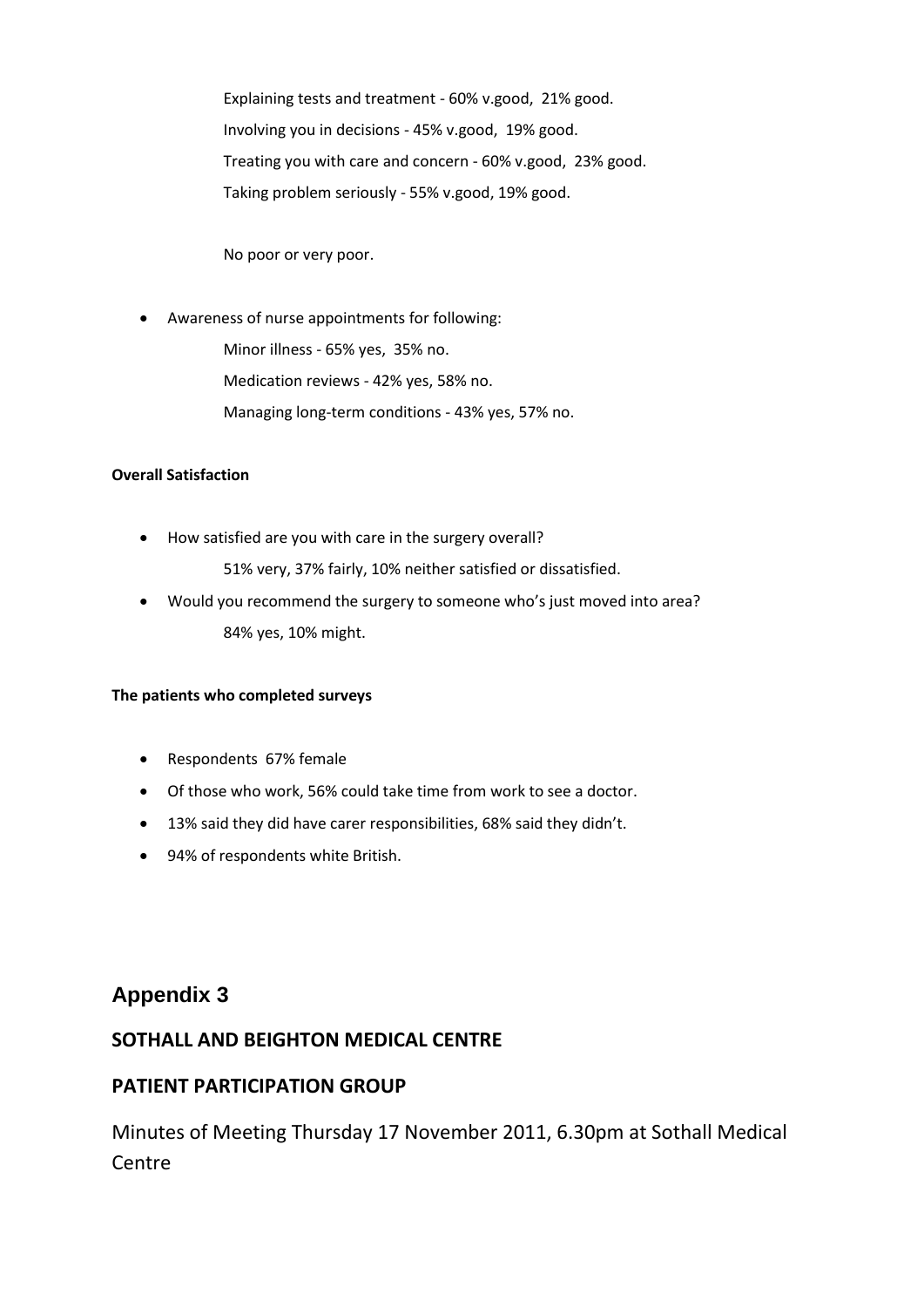Attendance: Dr Rainford, Welch, Tracey H [receptionist]…+10patients

## **Minutes of the last meeting were reviewed:** matters arising were:

- Lifestyle TV is currently not available, and may not continue to be provided
- Staff and patient use of the Belfry car park was working satisfactorily
- Telephone triage system information had been put in the newsletter
- PPG was advertised on the call- screen and on prescription counterfoils
- Future role of PPG was mentioned, with new patient involvement enhanced service report requirements: to include under-represented patient groups; the requirement for PPG to produce areas for concern or interest for the survey, review the results, and suggest actions for the practice to consider.
- Emailing PPG minutes of the meeting was agreed
- The survey had occurred and results were available.
- Clearer wording for giving out results was mentioned further action needed.
- Phone: a new system is due at Sothall to link with the Beighton refurbishment. New phone system will incorporate both sites – IE if one surgery busier than the other the staff at the either surgery can answer calls. The 0845 issue would be reviewed in due course
- An extra phoning out line had been purchased to free- up phone access whilst enabling telephone triage to occur

## **Newsletter Items**

- It was agreed that the newsletter was plain- speaking and patient friendly. Items or suggestions were invited from patients.- contact Tracey
- Text messaging could be used to advise when the newsletter was released. This could be something we could look into for the future.
- Newsletter to be put on to our web site when launched.

## **Beighton Health Centre update**

- Refurbishment  $-$  is on schedule,
- Re-open expected in middle to end of March, and Beighton chemist moving in.
- Physio will return to Beighton when the centre re-opens.
- Extended hours will have to change again once Beighton re-opens –to be announced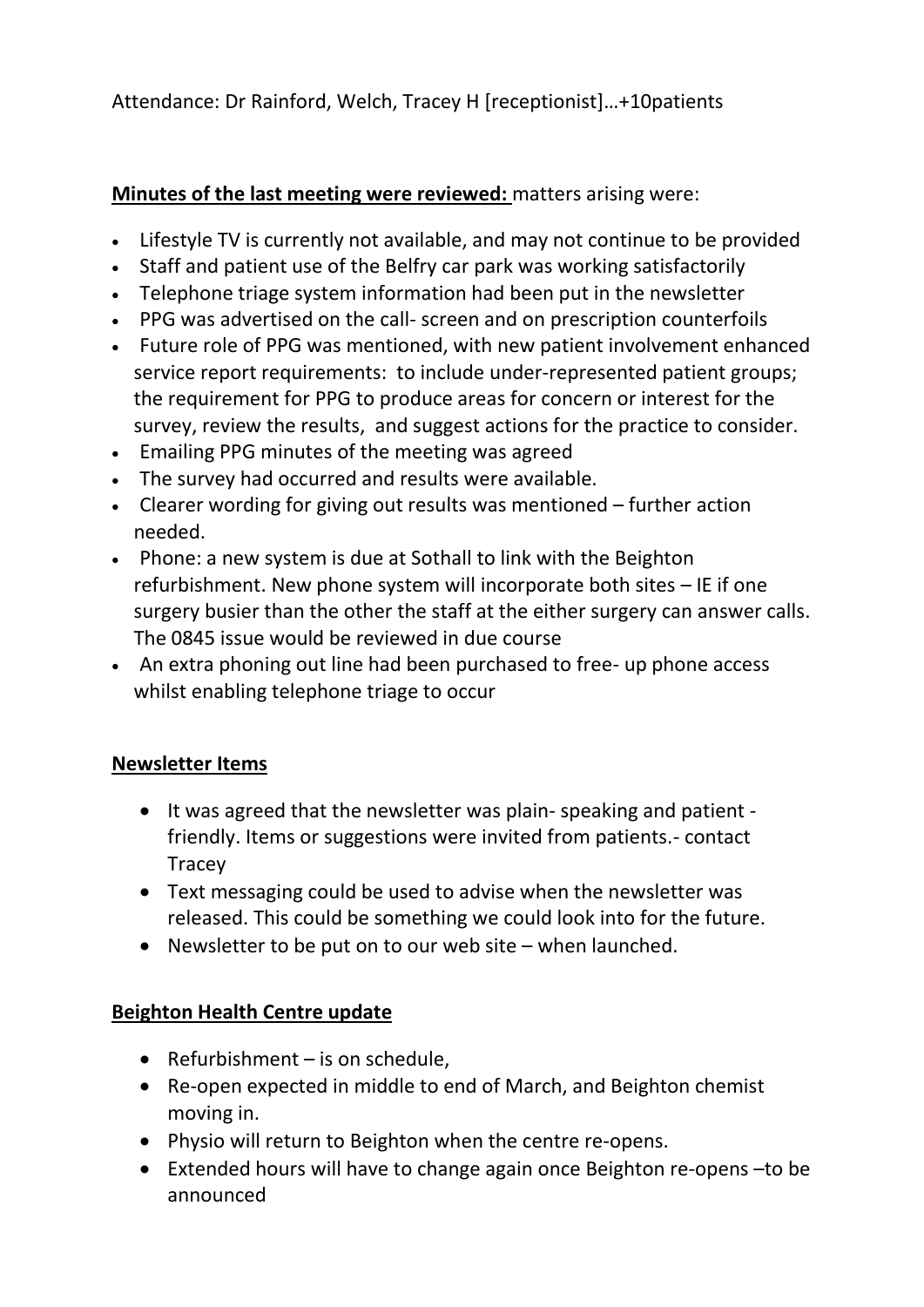## **Parking**

- Advised we had marked out drop off points.
- Some people park in gateway  $-$  Possibly put sign on fence advising no Parking in gateway/obstructing gates.
- No one takes any notice of the drop-off space signs on the fence!
- Some Practice and chemist staff are parking in Belfry car park

## **Web Site**

- Patients will be able to access practice information e.g. telephone numbers Out of hours/ Sothall & Beighton Health Centre services/Hospitals etc well as new links for useful contacts and health advice
- It is being drafted and is expected to be launched in the New Year

## **Survey results - [attached]**

- Were circulated. In future, these would be circulated with the agenda/minutes before the meetings
- In view of the requirement of the report, it had been done in relatively short time, and the smaller than usual sample of 52 was noted. This was borne in mind when discussing the results, and will be reviewed in future surveys.

## **Action points:**

- **•** Reception privacy  $-$  options to improve this
- Check-in screen : receptionists keeping an eye in case this was not working or causing difficulty
- Increased communication of opening and extended hours and triage system
- $\bullet$  Phone access call directing, or queuing
- Changing to 0114 number again
- Review of potential difficulties for those with disabilities

### **Any other Business**